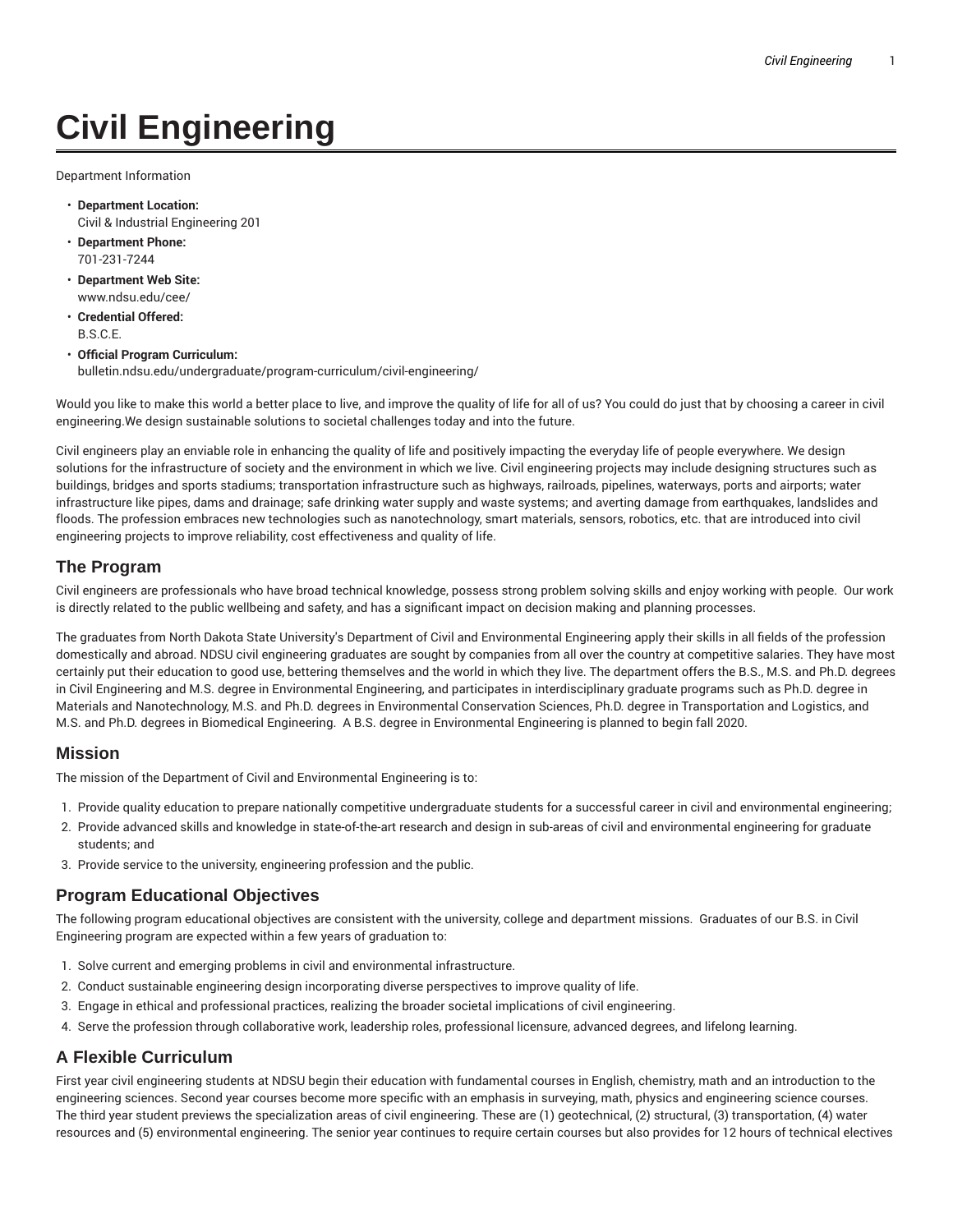and a senior design project. The technical electives allow the student to take additional courses in those areas of civil engineering in which he or she intends to practice professionally. Currently, there are 42 civil engineering courses from which the student may choose.

# **Faculty**

The department has well-qualified and dedicated faculty members. They are nationally and internationally recognized experts, with the knowledge and experience to prepare graduates for successful careers. All faculty members in the department have a doctoral degree. All classes are taught/ assessed by full-time professors, and supplemented by lectures from leaders from industry.

## **Modern, Well-Equipped Facilities**

The department has excellent laboratory facilities for undergraduate education and research, including the new undergraduate laboratories for water resources and environmental engineering, laboratories for geotechnical engineering, structural engineering and civil engineering materials, and several state-of-the-art research laboratories.

#### **Student Organizations**

Students participate in several professional student organizations in the department, which helps them develop leadership skills and the ability to work in teams. The NDSU American Society of Civil Engineers (ASCE) Steel Bridge Team has won six national championships, more than any school in the country. The NDSU American Water Works Association (AWWA) and the Water Environment Federation (WEF) student chapter has won 2 national design competitions and a number of regional and state competitions. Other organizations have also won national and regional awards.

#### **Preparation**

High school students who wish to prepare for some phase of engineering at the college level should attempt to complete the following high school credits: one unit of physics, four units of mathematics and one unit of chemistry. Incoming freshmen prepared to enroll in calculus frequently complete their civil engineering degree in four years. Students who have studied two years of pre-engineering at another institution can normally complete the civil engineering degree in two additional years.

## **Scholarships and Financial Aid**

The Department of Civil and Environmental Engineering awards Solien, Vernon L. and Ruth Scholarship Endowment, Dr. Edwin Wetterstrom Scholarship, Moore Engineering Inc. Scholarship Endowment, Nelson, Donald Memorial Scholarship, Traynor, Duane Civil Engineering Scholarship, and many other scholarships. The scholarship awards range from \$500 to \$10,000. The Institute of Transportation Engineers (ITE) and ASCE student chapters recognize students who are active in their respective organizations. Other forms of financial aid are available through the Office of Financial Aid and Scholarships.

## **Career Opportunities**

NDSU civil engineers are widely regarded as hands-on, can-do, project-ready graduates, who are very successful in finding excellent jobs. Our students are highly sought for internships and coops, with most students having completed multiple work experiences. Most have selected a job before graduation and others within a few weeks of graduation. The work varies in regard to type of activity and location. Civil engineers can work in the office, in the field or a combination of the two. They can work primarily with a number of intricate designs or with people in management or sales.

Job placement of recent NDSU civil engineering graduates indicates a variety of work experience. About 40 percent of the graduates have gone to work for consulting engineering firms and another 40 percent with city, state and federal government. The remainder are employed by industry, contractors and the military or have gone to graduate school at NDSU or other universities. Most graduates are involved in more than one type of civil engineering activity. Some students accept jobs in which they are not involved in a specific civil engineering activity, but use their engineering background in other activities. Job placement of graduates seeking employment has recently been 100 percent. The starting annual salaries accepted by recent civil engineering graduates were between \$53,000 and \$75,000 (average salary around \$60-65,000).

Graduate programs leading to Master of Science and Doctor of Philosophy degrees are available in specialized fields. For more complete details, see the Graduate Bulletin (http://bulletin.ndsu.edu/past-bulletin-archive/2020-21/graduate) online.

# **Plan of Study**

Please note this is a sample plan of study and not an official curriculum. Actual student schedules for each semester will vary depending on start year, education goals, applicable transfer credit, and course availability. Students are encouraged to work with their academic advisor on a regular basis to review degree progress and customize an individual plan of study.

| <b>Credits Spring</b> | <b>Credits</b> |
|-----------------------|----------------|
| 3 CE 111              |                |
| 1 CHEM 122            | 3              |
| 4 CHEM 122L           |                |
| 3 COMM 110            | 3              |
|                       |                |